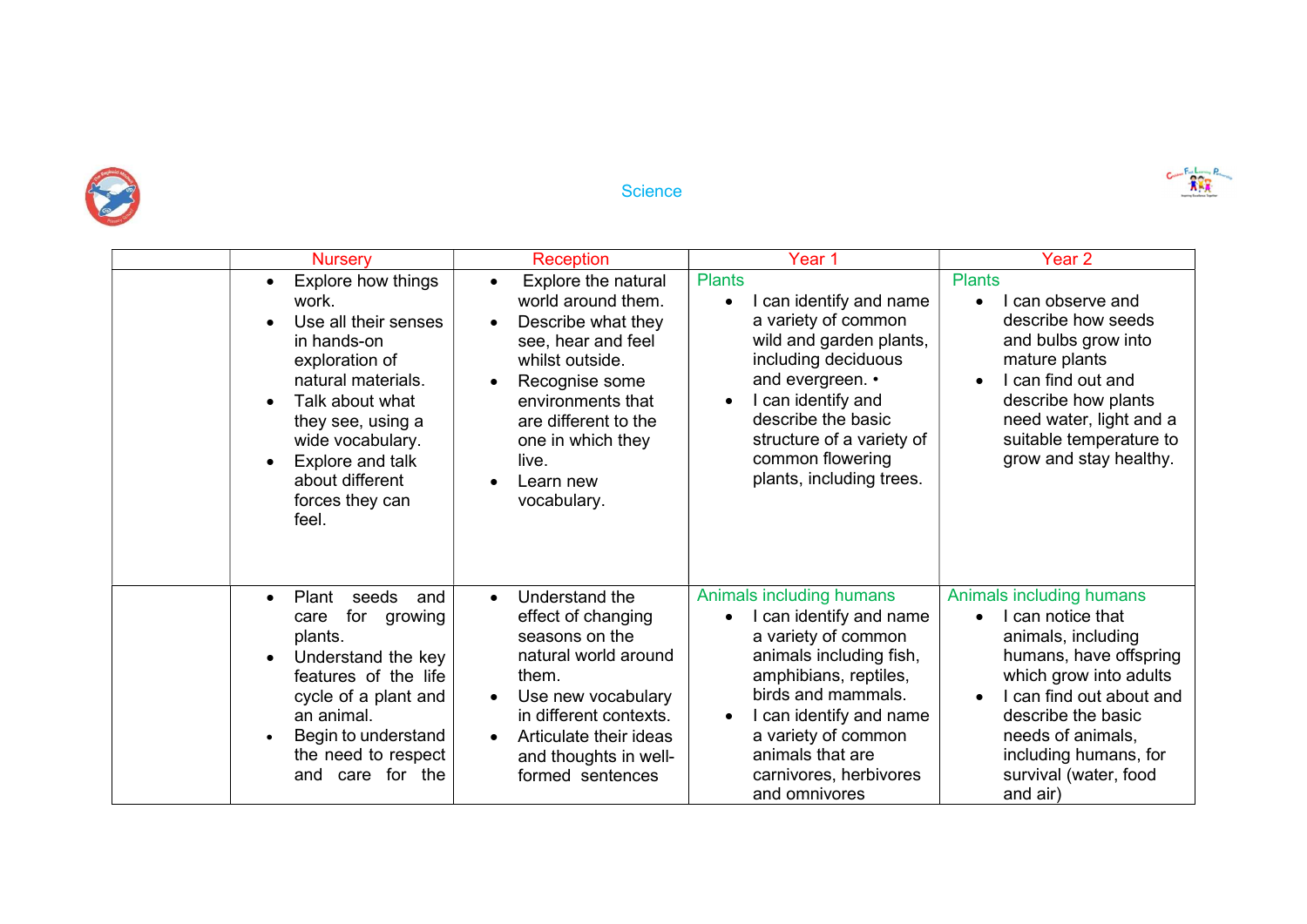| natural environment<br>and all living things.                                                                                                                                                | Use talk to work out<br>problems and<br>organise thinking<br>and activities.<br>Explain how things<br>work and why they<br>might happen                                                                                                                                                                            | I can describe and<br>$\bullet$<br>compare the structure<br>of a variety of common<br>animals (fish,<br>amphibians, reptiles,<br>birds and mammals,<br>including pets).<br>I can identify, name,<br>$\bullet$<br>draw and label the<br>basic parts of the<br>human body and say<br>which part of the body<br>is associated with each<br>sense.                                                                                                                                                                             | I can describe the<br>importance for humans<br>of exercise, eating the<br>right amounts of<br>different types of food,<br>and hygiene                                                                                                                                                                                                                                                     |
|----------------------------------------------------------------------------------------------------------------------------------------------------------------------------------------------|--------------------------------------------------------------------------------------------------------------------------------------------------------------------------------------------------------------------------------------------------------------------------------------------------------------------|----------------------------------------------------------------------------------------------------------------------------------------------------------------------------------------------------------------------------------------------------------------------------------------------------------------------------------------------------------------------------------------------------------------------------------------------------------------------------------------------------------------------------|-------------------------------------------------------------------------------------------------------------------------------------------------------------------------------------------------------------------------------------------------------------------------------------------------------------------------------------------------------------------------------------------|
| Talk about the<br>$\bullet$<br>differences<br>between materials<br>and changes they<br>notice.<br><b>Explore collections</b><br>of materials with<br>similar and/or<br>different properties. | Know and talk about<br>$\bullet$<br>the different factors<br>that support their<br>overall health and<br>wellbeing:<br>regular<br>physical<br>activity -<br>healthy<br>eating<br>tooth<br>brushing<br>sensible<br>amounts of<br>'screen time'<br>having a<br>good sleep<br>routine<br>- being a safe<br>pedestrian | <b>Everyday materials</b><br>I can distinguish<br>$\bullet$<br>between an object and<br>the material from which<br>it is made<br>I can identify and name<br>a variety of everyday<br>materials, including<br>wood, plastic, glass,<br>metal, water, and rock.<br>I can describe the<br>$\bullet$<br>simple physical<br>properties of a variety<br>of everyday materials.<br>I can compare and<br>$\bullet$<br>group together a<br>variety of everyday<br>materials on the basis<br>of their simple physical<br>properties. | Use of everyday materials<br>I can identify and<br>compare the suitability<br>of a variety of everyday<br>materials, including<br>wood, metal, plastic,<br>glass, brick, rock, paper<br>and cardboard for<br>particular uses.<br>I can find out how the<br>shapes of solid objects<br>made from some<br>materials can be<br>changed by squashing,<br>bending, twisting and<br>stretching. |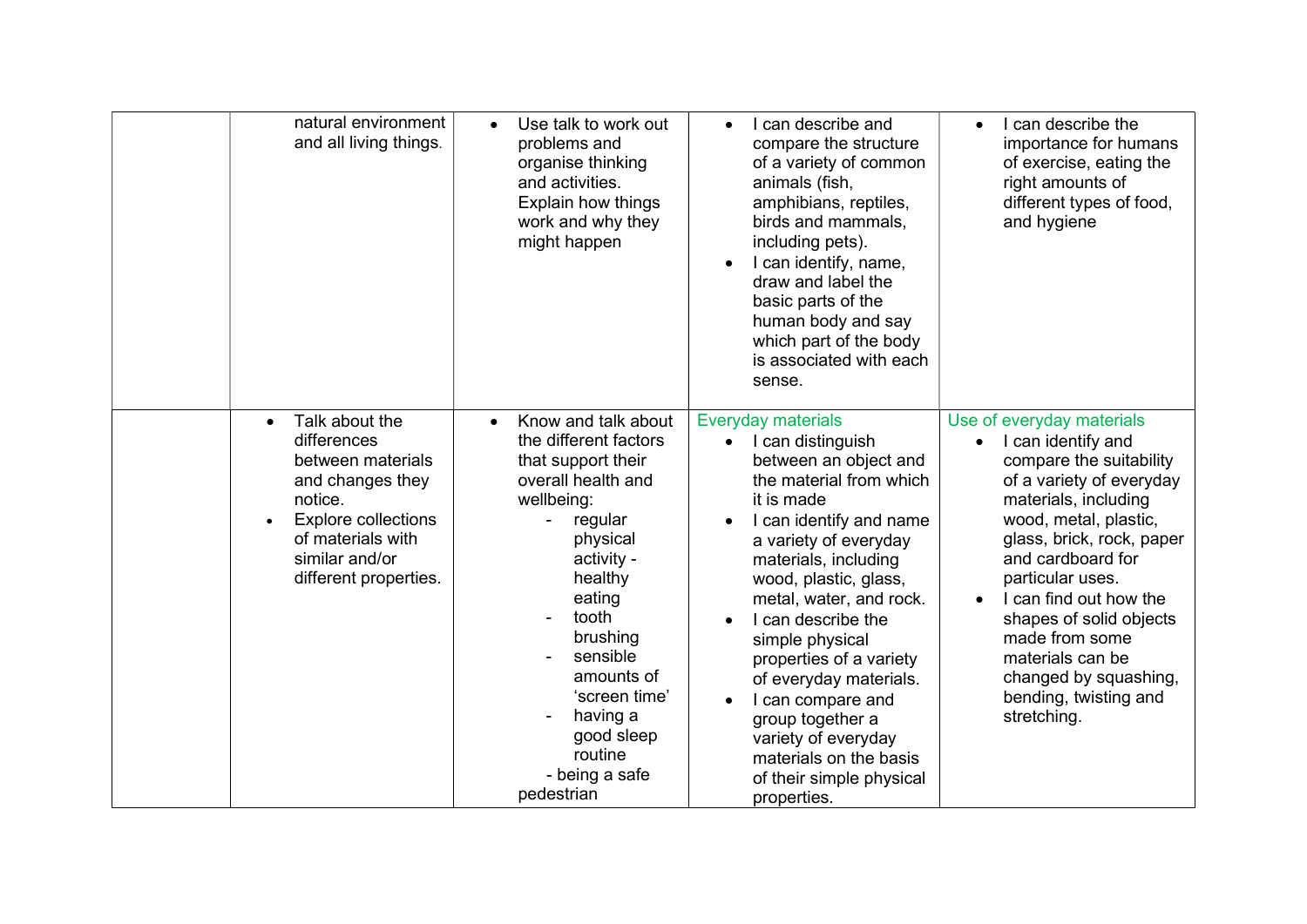| Make healthy choices<br>about food, drink,<br>activity and tooth<br>brushing. | <b>The Natural World ELG</b><br>Explore the natural<br>$\bullet$<br>world around them,<br>making observations<br>and drawing pictures<br>of animals and<br>plants.<br>Know some<br>similarities and<br>differences between<br>the natural world<br>around them and<br>contrasting<br>environments,<br>drawing on their<br>experiences and<br>what has been read<br>in class.<br>Understand some<br>important processes<br>and changes in the<br>natural world around<br>them, including the<br>seasons and<br>changing states of<br>matter | Seasonal changes<br>I can observe changes<br>$\bullet$<br>across the four<br>seasons.<br>I can observe and<br>$\bullet$<br>describe weather<br>associated with the<br>seasons and how day<br>length varies |                                                                                                                                            |
|-------------------------------------------------------------------------------|--------------------------------------------------------------------------------------------------------------------------------------------------------------------------------------------------------------------------------------------------------------------------------------------------------------------------------------------------------------------------------------------------------------------------------------------------------------------------------------------------------------------------------------------|------------------------------------------------------------------------------------------------------------------------------------------------------------------------------------------------------------|--------------------------------------------------------------------------------------------------------------------------------------------|
|                                                                               |                                                                                                                                                                                                                                                                                                                                                                                                                                                                                                                                            |                                                                                                                                                                                                            | All living things and their<br>habitats<br>I can explore and<br>$\bullet$<br>compare the<br>differences between<br>things that are living, |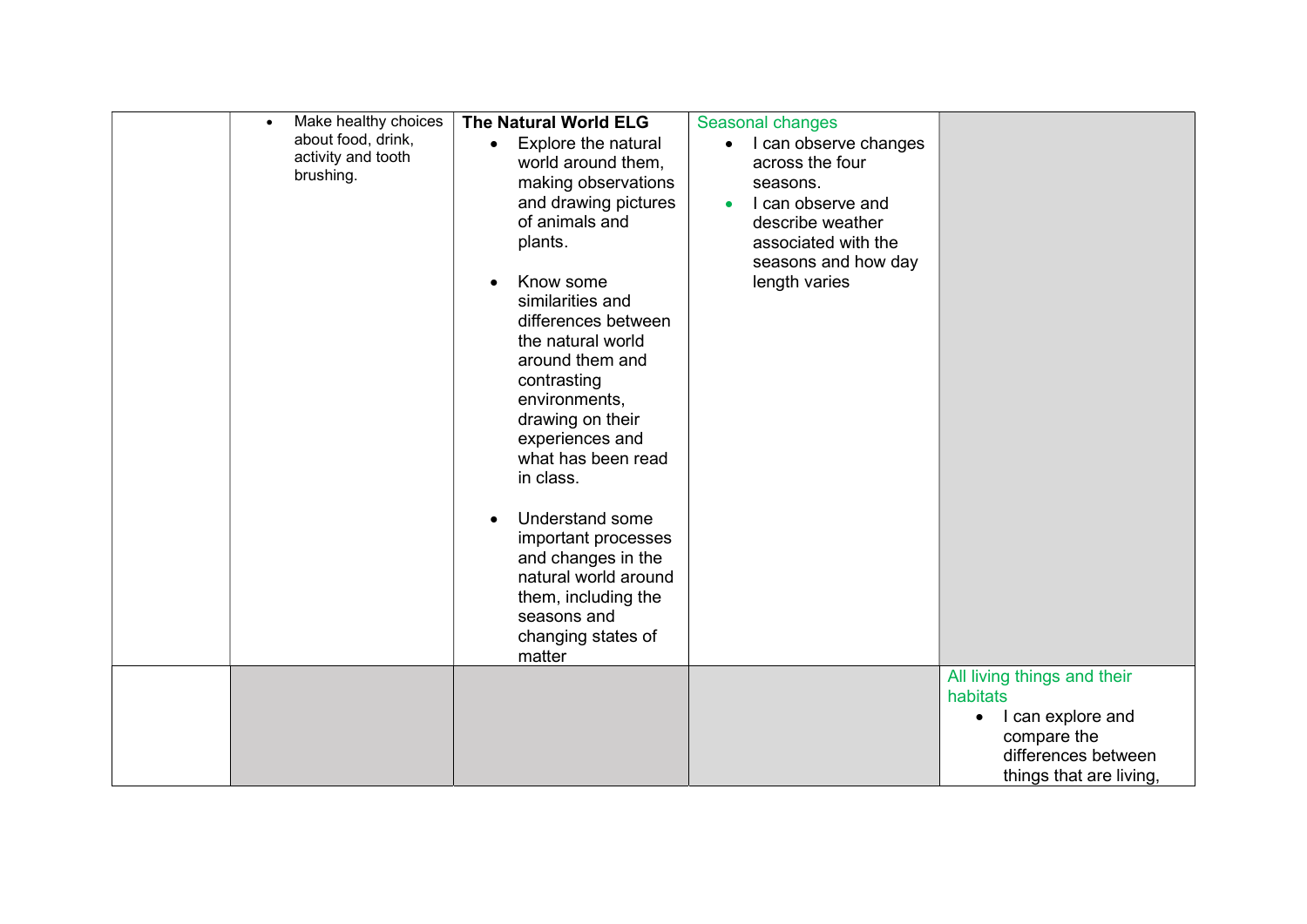|  |  | dead, and things that    |
|--|--|--------------------------|
|  |  | have never been alive.   |
|  |  | I can identify that most |
|  |  | living things live in    |
|  |  | habitats to which they   |
|  |  | are suited and describe  |
|  |  | how different habitats   |
|  |  |                          |
|  |  | provide for the basic    |
|  |  | needs of different kinds |
|  |  | of animals and plants,   |
|  |  | and how they depend      |
|  |  | on each other            |
|  |  | I can identify and name  |
|  |  | a variety of plants and  |
|  |  | animals in their         |
|  |  |                          |
|  |  | habitats, including      |
|  |  | micro-habitats.          |
|  |  | I can describe how       |
|  |  | animals obtain their     |
|  |  | food from plants and     |
|  |  | other animals, using the |
|  |  | idea of a simple food    |
|  |  | chain, and identify and  |
|  |  | name different sources   |
|  |  |                          |
|  |  | of food.                 |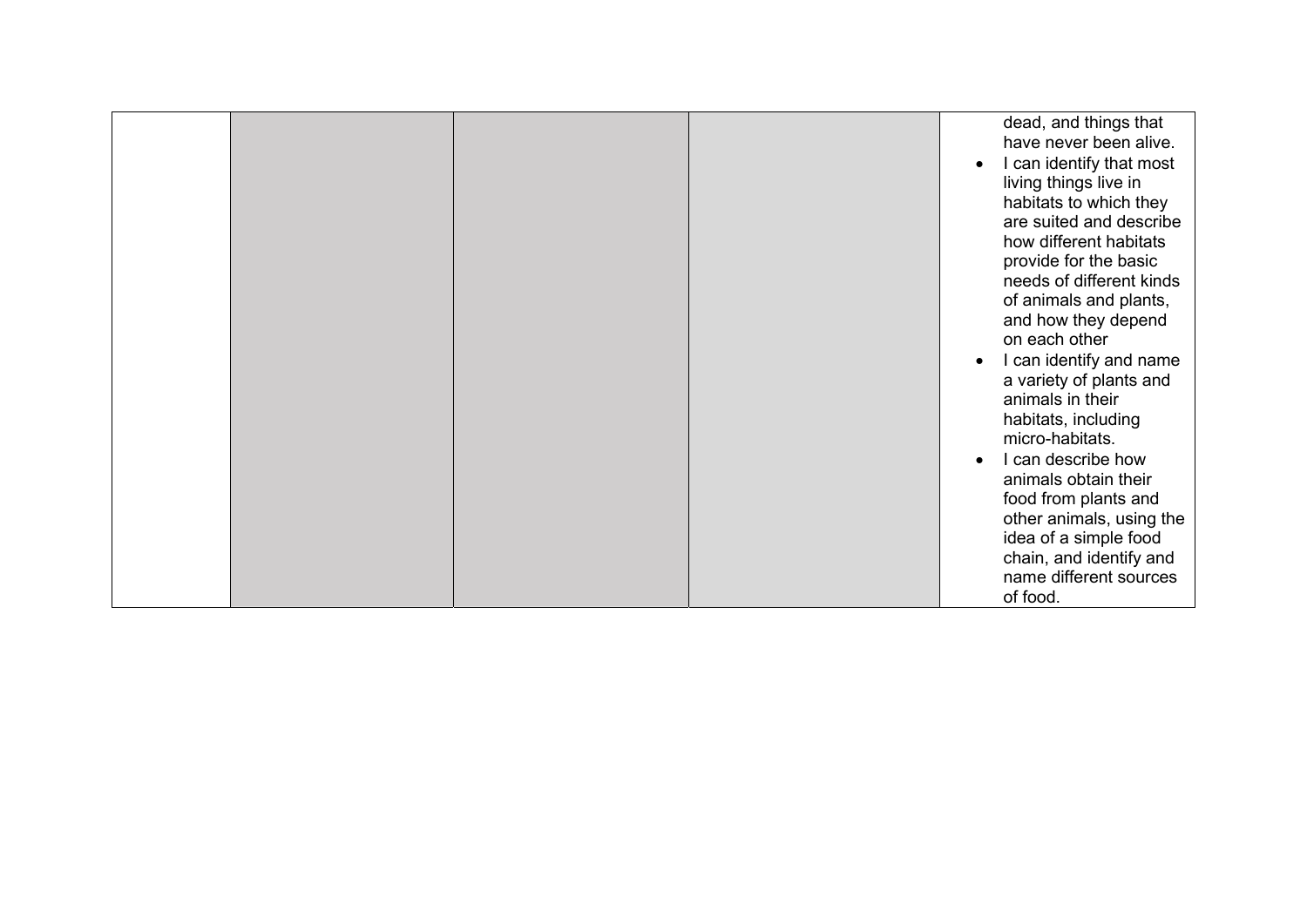| <b>Working</b><br>scientifically | Key Stage 1 - Year 1<br>can ask simple questions and recognise that they can<br>be answered in different ways<br>I can use scientific language and read and spell age-<br>appropriate scientific vocabulary<br>can begin to notice patterns and relationships<br>$\bullet$                                                                                                                                             |
|----------------------------------|------------------------------------------------------------------------------------------------------------------------------------------------------------------------------------------------------------------------------------------------------------------------------------------------------------------------------------------------------------------------------------------------------------------------|
|                                  | Key Stage 1 - Year 2<br>can observe closely, using simple equipment and<br>measurement<br>I can perform simple tests<br>can identify and classify<br>I can use my observations and ideas to suggest answers<br>to questions<br>I can gather, record and communicate data and findings<br>to help in answering questions.<br>I can use scientific language and read and spell age-<br>appropriate scientific vocabulary |



**Science** 

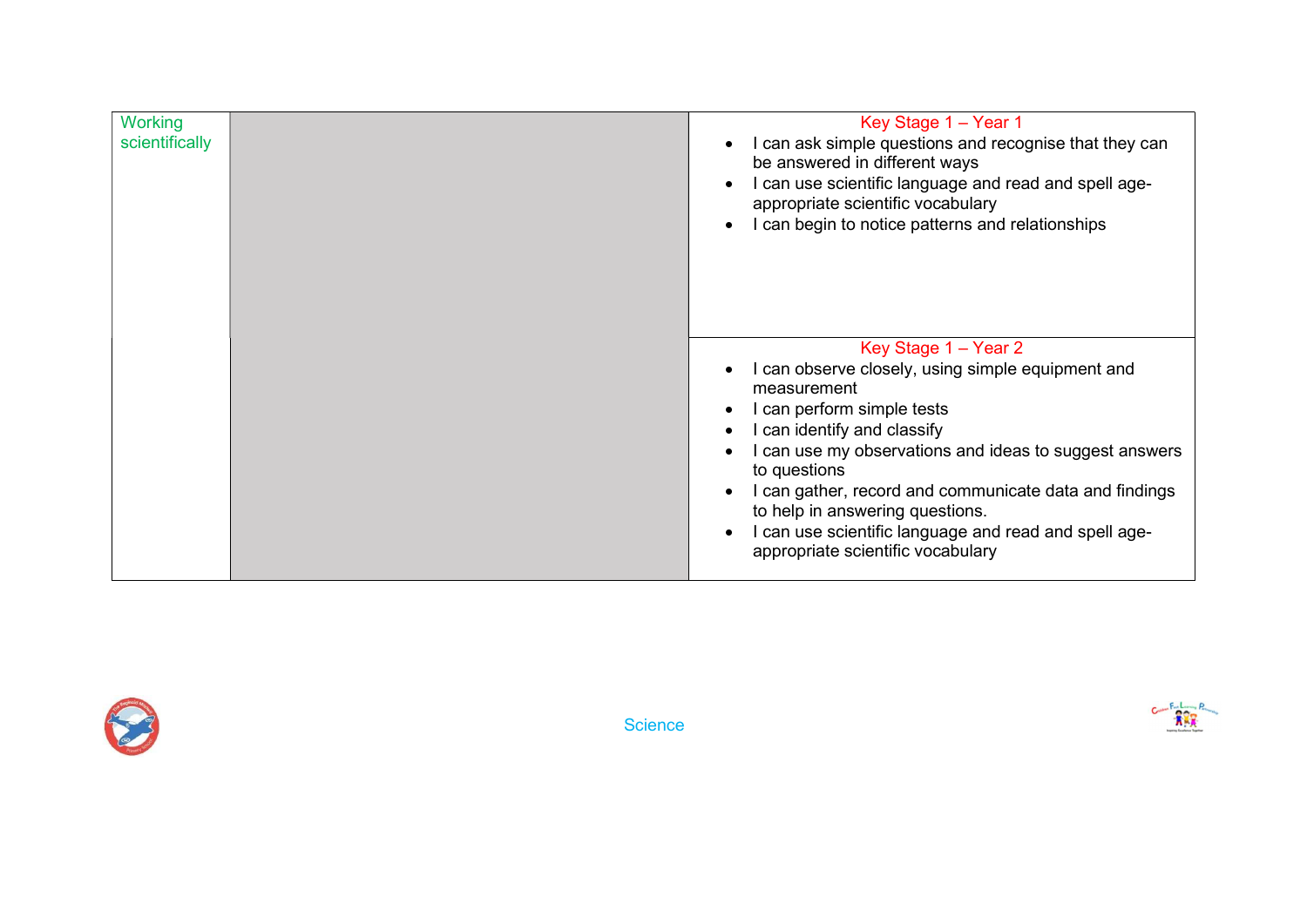|           | Year <sub>3</sub>                                                                                                                                                                                                                                                                                                                                                                                                                                                                                                                                                                                                                                           | Year <sub>4</sub>                                                                                                                                                                                                                                                                                                                                                                                                  | Year <sub>5</sub>                                                                                                                                                                                                                             | Year <sub>6</sub>                                                                                                                                                                                                                                                                                                                                                                                          |
|-----------|-------------------------------------------------------------------------------------------------------------------------------------------------------------------------------------------------------------------------------------------------------------------------------------------------------------------------------------------------------------------------------------------------------------------------------------------------------------------------------------------------------------------------------------------------------------------------------------------------------------------------------------------------------------|--------------------------------------------------------------------------------------------------------------------------------------------------------------------------------------------------------------------------------------------------------------------------------------------------------------------------------------------------------------------------------------------------------------------|-----------------------------------------------------------------------------------------------------------------------------------------------------------------------------------------------------------------------------------------------|------------------------------------------------------------------------------------------------------------------------------------------------------------------------------------------------------------------------------------------------------------------------------------------------------------------------------------------------------------------------------------------------------------|
| Knowledge | <b>Plants</b><br>I can identify and<br>$\bullet$<br>describe the<br>functions of different<br>parts of flowering<br>plants: roots,<br>stem/trunk, leaves<br>and flowers.<br>I can explore the<br>$\bullet$<br>requirements of<br>plants for life and<br>growth (air, light,<br>water, nutrients from<br>soil, and room to<br>grow) and how they<br>vary from plant to<br>plant.<br>I can investigate the<br>$\bullet$<br>way in which water is<br>transported within<br>plants.<br>I can explore the part<br>$\bullet$<br>that flowers play in<br>the life cycle of<br>flowering plants,<br>including pollination,<br>seed formation and<br>seed dispersal. | Living things and their<br>habitats<br>I can recognise that<br>living things can be<br>grouped in a variety of<br>ways<br>I can explore and use<br>classification keys to<br>help group, identify<br>and name a variety of<br>living things in their<br>local and wider<br>environments.<br>I can recognise that<br>environments can<br>change and that this<br>can sometimes pose<br>dangers to living<br>things. | Living things and their<br>habitats<br>I can describe the<br>differences in the life<br>cycles of a mammal,<br>an amphibian, an<br>insect and a bird.<br>I can describe the life<br>process of<br>reproduction in some<br>plants and animals. | Living things and their habitats<br>I can describe how<br>$\bullet$<br>living things are<br>classified into broad<br>groups according to<br>common observable<br>characteristics and<br>based on similarities<br>and differences,<br>including<br>microorganisms, plants<br>and animals.<br>I can give reasons for<br>$\bullet$<br>classifying plants and<br>animals based on<br>specific characteristics. |
|           | Animals including humans $\square$                                                                                                                                                                                                                                                                                                                                                                                                                                                                                                                                                                                                                          | Animals including humans                                                                                                                                                                                                                                                                                                                                                                                           | Animals including humans                                                                                                                                                                                                                      | Animals including humans                                                                                                                                                                                                                                                                                                                                                                                   |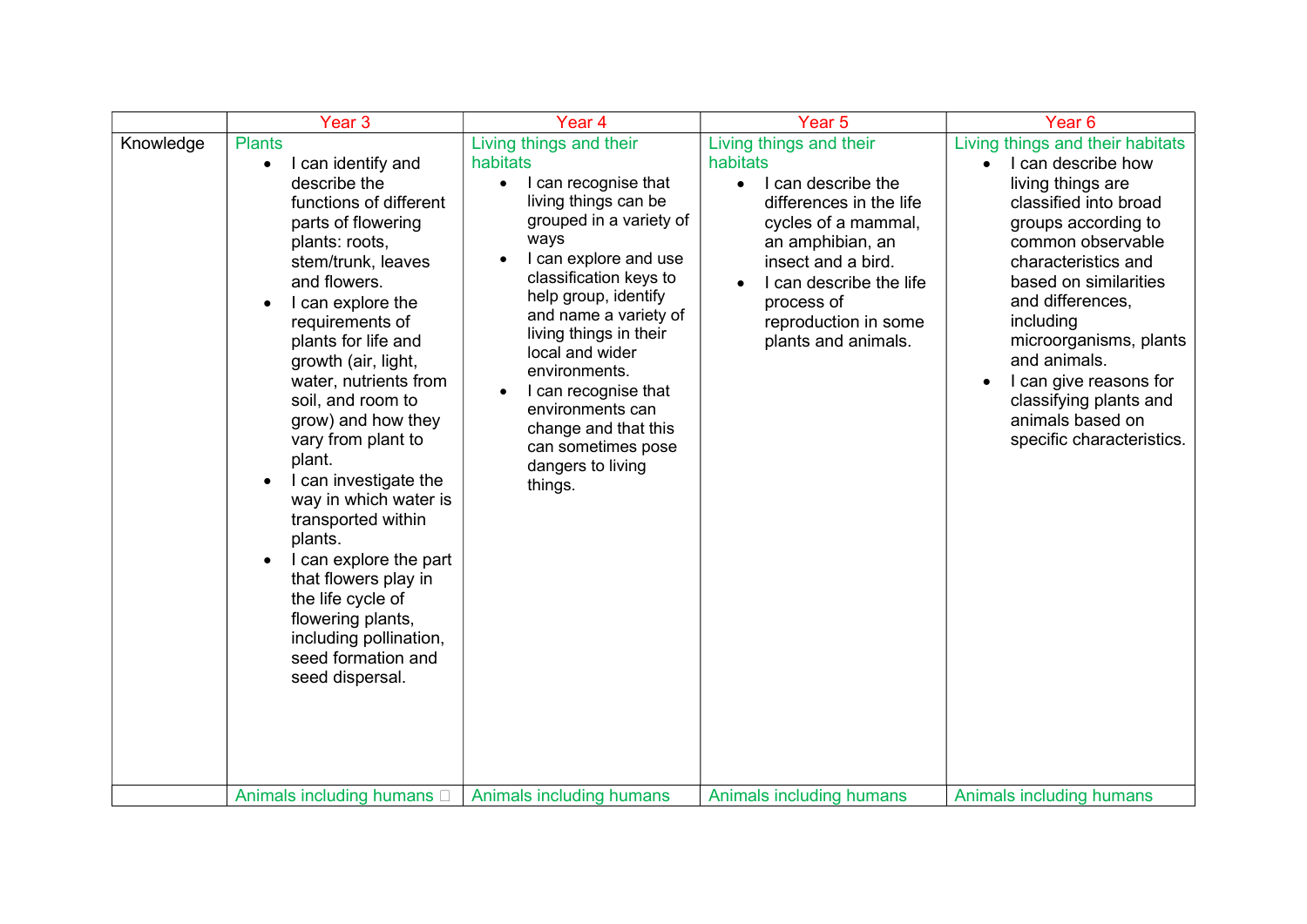| I can identify that<br>$\bullet$<br>animals, including<br>humans, need the<br>right types and<br>amount of nutrition,<br>and that they cannot<br>make their own food;<br>they get nutrition<br>from what they eat.<br>I can identify that<br>humans and some<br>other animals have<br>skeletons and<br>muscles for support,<br>protection and<br>movement. | I can describe the<br>simple functions of<br>the basic parts of the<br>digestive system in<br>humans.<br>I can identify the<br>different types of<br>teeth in humans and<br>their simple functions<br>I can construct and<br>interpret a variety of<br>food chains,<br>identifying producers,<br>predators and prey. | I can describe the<br>changes as humans<br>develop to old age.                                                                                                                                                                                                  | I can identify and<br>name the main parts of<br>the human circulatory<br>system, and describe<br>the functions of the<br>heart, blood vessels<br>and blood.<br>I can recognise the<br>impact of diet,<br>exercise, drugs and<br>lifestyle on the way<br>their bodies function.<br>I can describe the<br>ways in which nutrients<br>and water are<br>transported within<br>animals, including<br>humans. |
|------------------------------------------------------------------------------------------------------------------------------------------------------------------------------------------------------------------------------------------------------------------------------------------------------------------------------------------------------------|----------------------------------------------------------------------------------------------------------------------------------------------------------------------------------------------------------------------------------------------------------------------------------------------------------------------|-----------------------------------------------------------------------------------------------------------------------------------------------------------------------------------------------------------------------------------------------------------------|---------------------------------------------------------------------------------------------------------------------------------------------------------------------------------------------------------------------------------------------------------------------------------------------------------------------------------------------------------------------------------------------------------|
|                                                                                                                                                                                                                                                                                                                                                            |                                                                                                                                                                                                                                                                                                                      | <b>Earth and Space</b><br>I can describe the                                                                                                                                                                                                                    | <b>Evolution and inheritance</b><br>I can recognise that                                                                                                                                                                                                                                                                                                                                                |
|                                                                                                                                                                                                                                                                                                                                                            |                                                                                                                                                                                                                                                                                                                      | movement of the<br>Earth, and other<br>planets, relative to the<br>Sun in the solar<br>system.<br>I can describe the<br>movement of the<br>Moon relative to the<br>Earth.<br>I can describe the<br>Sun, Earth and Moon<br>as approximately<br>spherical bodies. | living things have<br>changed over time and<br>that fossils provide<br>information about living<br>things that inhabited<br>the Earth millions of<br>years ago.<br>I can recognise that<br>living things produce<br>offspring of the same<br>kind, but normally<br>offspring vary and are<br>not identical to their                                                                                     |
|                                                                                                                                                                                                                                                                                                                                                            |                                                                                                                                                                                                                                                                                                                      | I can use the idea of<br>the Earth's rotation to                                                                                                                                                                                                                | parents.                                                                                                                                                                                                                                                                                                                                                                                                |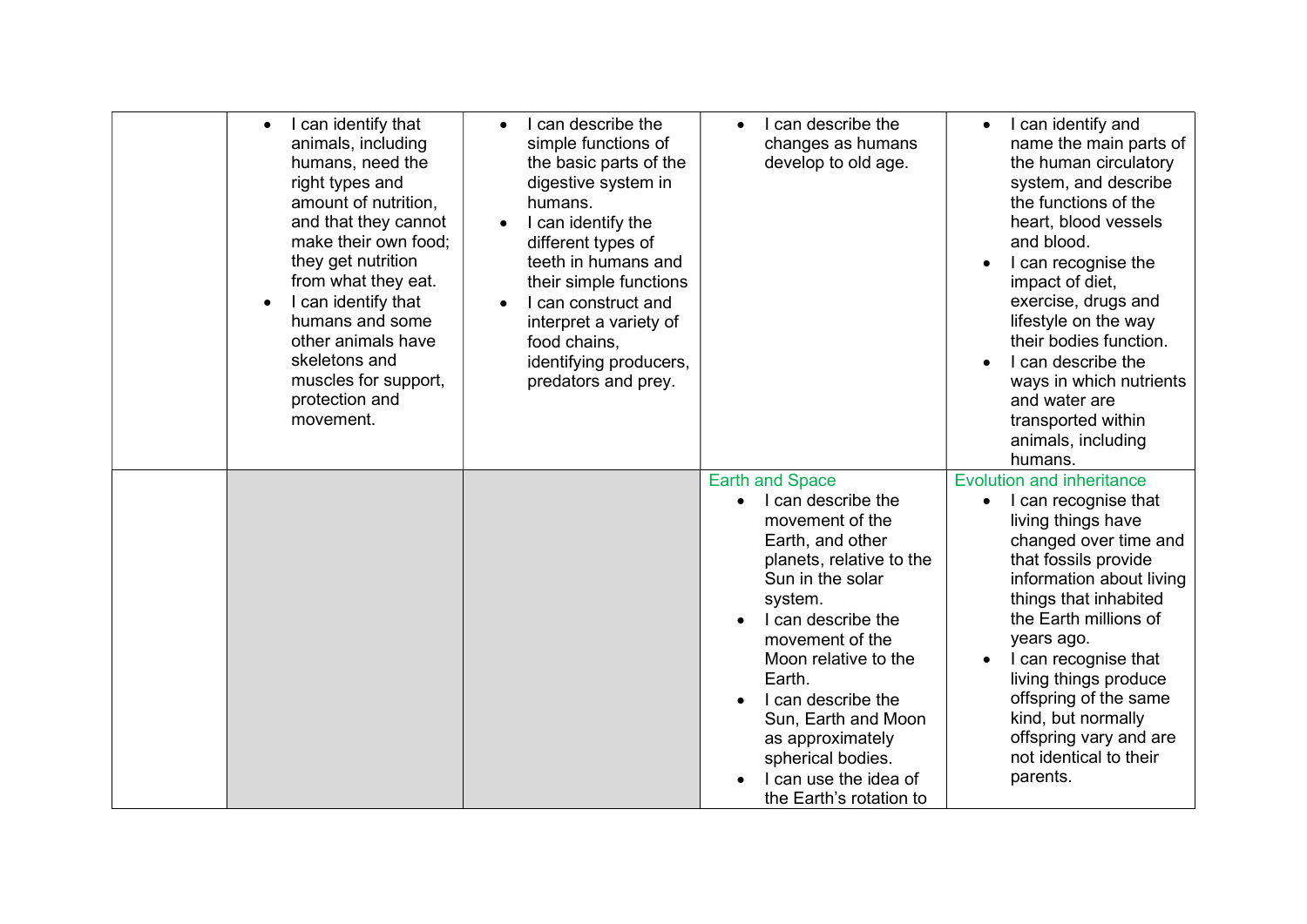|                                                                                                                                                                                                                                                                                                                                                                          |                                                                                                                                                                                                                                                                                                                                                                                                                                                                                                                               | explain day and night<br>and the apparent<br>movement of the sun<br>across the sky.                                                                                                                                                                                                                                                                                                                                                                                                                                                                                                                                              | can identify how<br>$\bullet$<br>animals and plants are<br>adapted to suit their<br>environment in<br>different ways and that<br>adaptation may lead to<br>evolution. |
|--------------------------------------------------------------------------------------------------------------------------------------------------------------------------------------------------------------------------------------------------------------------------------------------------------------------------------------------------------------------------|-------------------------------------------------------------------------------------------------------------------------------------------------------------------------------------------------------------------------------------------------------------------------------------------------------------------------------------------------------------------------------------------------------------------------------------------------------------------------------------------------------------------------------|----------------------------------------------------------------------------------------------------------------------------------------------------------------------------------------------------------------------------------------------------------------------------------------------------------------------------------------------------------------------------------------------------------------------------------------------------------------------------------------------------------------------------------------------------------------------------------------------------------------------------------|-----------------------------------------------------------------------------------------------------------------------------------------------------------------------|
| <b>Rocks</b><br>I can compare and<br>group together<br>different kinds of<br>rocks on the basis of<br>their appearance and<br>simple physical<br>properties.<br>I can describe in<br>simple terms how<br>fossils are formed<br>when things that<br>have lived are<br>trapped within rock.<br>I can recognise that<br>soils are made from<br>rocks and organic<br>matter. | <b>States of matter</b><br>I can compare and<br>group materials<br>together, according<br>to whether they are<br>solids, liquids or<br>gases.<br>I can observe that<br>some materials<br>change state when<br>they are heated or<br>cooled, and measure<br>or research the<br>temperature at which<br>this happens in<br>degrees Celsius (°C).<br>I can identify the part<br>$\bullet$<br>played by<br>evaporation and<br>condensation in the<br>water cycle and<br>associate the rate of<br>evaporation with<br>temperature. | Properties and changes of<br>materials.<br>I can compare and<br>$\bullet$<br>group together<br>everyday materials on<br>the basis of their<br>properties, including<br>their hardness,<br>solubility,<br>transparency,<br>conductivity (electrical<br>and thermal), and<br>response to magnets.<br>can name some<br>materials that will<br>dissolve in liquid to<br>form a solution, and<br>describe how to<br>recover a substance<br>from a solution.<br>I can use knowledge<br>of solids, liquids and<br>gases to decide how<br>mixtures might be<br>separated, including<br>through filtering,<br>sieving and<br>evaporating. |                                                                                                                                                                       |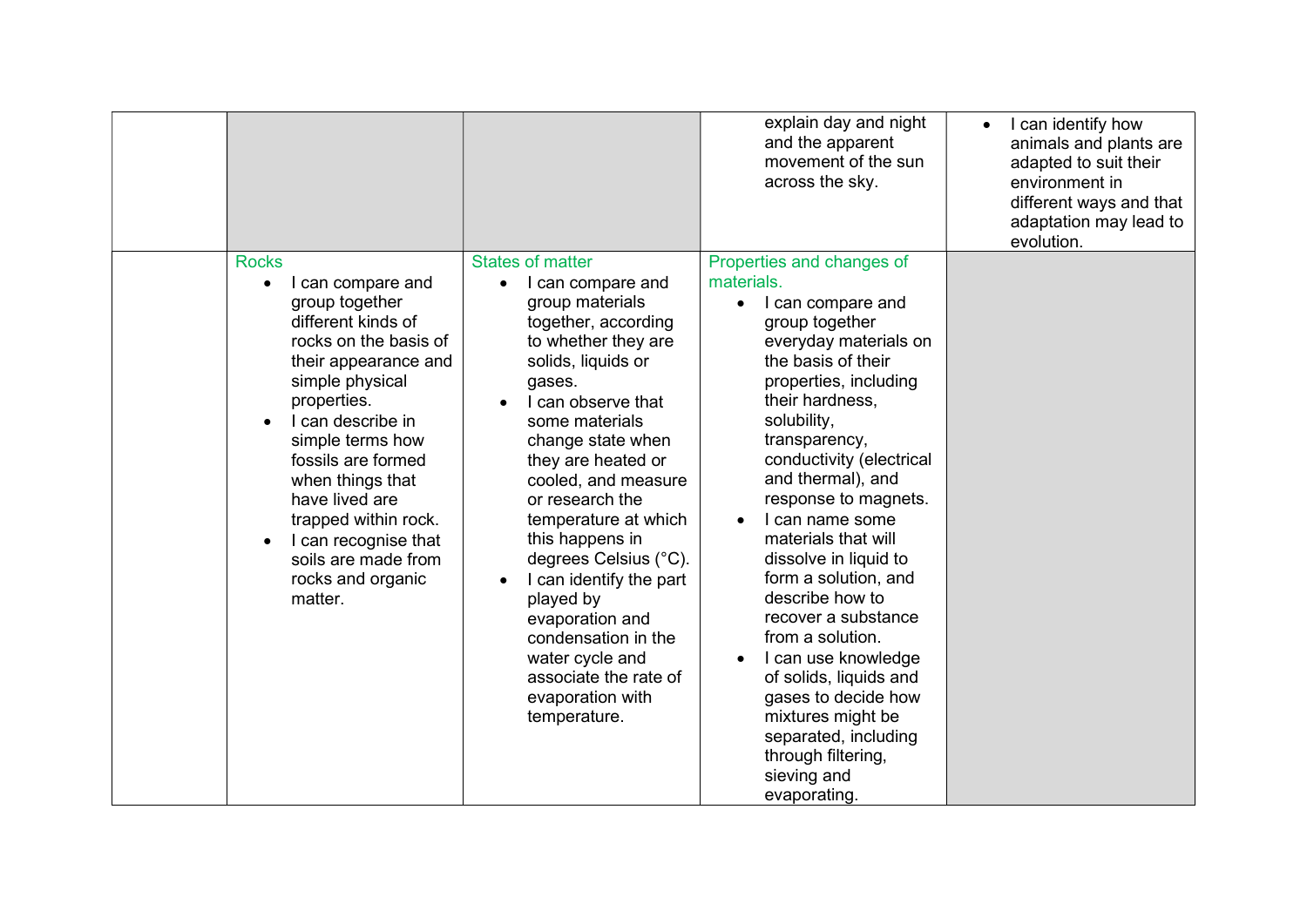|                                                                                                                                                                                                                                        |                                                                                                                                                                                                         | I can give reasons,<br>$\bullet$<br>based on evidence<br>from comparative and<br>fair tests, for the<br>particular uses of<br>everyday materials,<br>including metals, wood<br>and plastic.<br>I can demonstrate that<br>dissolving, mixing and<br>changes of state are<br>reversible changes.<br>I can explain that<br>some changes result<br>in the formation of new<br>materials, and that this<br>kind of change is not<br>usually reversible,<br>including changes<br>associated with<br>burning and the action<br>of acid on bicarbonate<br>of soda. |                                                                                                                                                                                                                                                                  |
|----------------------------------------------------------------------------------------------------------------------------------------------------------------------------------------------------------------------------------------|---------------------------------------------------------------------------------------------------------------------------------------------------------------------------------------------------------|------------------------------------------------------------------------------------------------------------------------------------------------------------------------------------------------------------------------------------------------------------------------------------------------------------------------------------------------------------------------------------------------------------------------------------------------------------------------------------------------------------------------------------------------------------|------------------------------------------------------------------------------------------------------------------------------------------------------------------------------------------------------------------------------------------------------------------|
| Light<br>I can recognise that<br>they need light in<br>order to see things<br>and that dark is the<br>absence of light.<br>I can notice that light<br>is reflected from<br>surfaces.<br>I can recognise that<br>light from the sun can | Sound<br>I can identify how<br>sounds are made,<br>associating some of<br>them with something<br>vibrating.<br>I can recognise that<br>vibrations from<br>sounds travel through<br>a medium to the ear. |                                                                                                                                                                                                                                                                                                                                                                                                                                                                                                                                                            | Light<br>I can use the idea that<br>$\bullet$<br>light travels in straight<br>lines to explain that<br>objects are seen<br>because they give out<br>or reflect light into the<br>eye.<br>I can explain that we<br>see things because<br>light travels from light |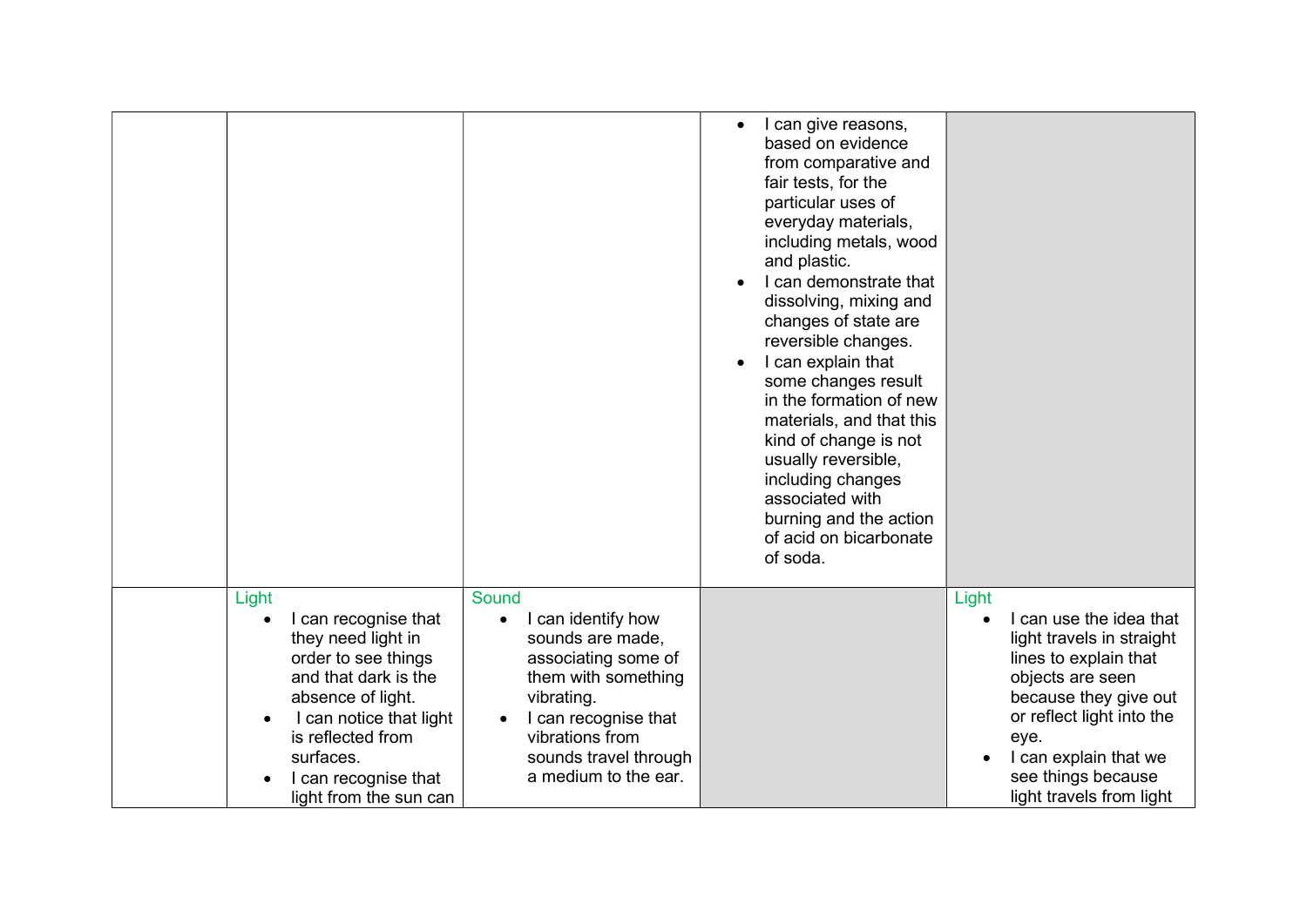| be dangerous and<br>that there are ways<br>to protect their eyes.<br>I can recognise that<br>shadows are formed<br>when the light from a<br>light source is<br>blocked by a solid<br>object.<br>I can find patterns in<br>the way that the size<br>of shadows change.                                                                                                                           | I can find patterns<br>$\bullet$<br>between the pitch of<br>a sound and features<br>of the object that<br>produced it.<br>I can find patterns<br>between the volume<br>of a sound and the<br>strength of the<br>vibrations that<br>produced it.<br>I can recognise that<br>sounds get fainter as<br>the distance from the<br>sound source<br>increases. |                                                                                                                                                                                                                                                                                                                                                                                                           | sources to our eyes or<br>from light sources to<br>objects and then to our<br>eyes.<br>I can use the idea that<br>light travels in straight<br>lines to explain why<br>shadows have the<br>same shape as the<br>objects that cast them. |
|-------------------------------------------------------------------------------------------------------------------------------------------------------------------------------------------------------------------------------------------------------------------------------------------------------------------------------------------------------------------------------------------------|---------------------------------------------------------------------------------------------------------------------------------------------------------------------------------------------------------------------------------------------------------------------------------------------------------------------------------------------------------|-----------------------------------------------------------------------------------------------------------------------------------------------------------------------------------------------------------------------------------------------------------------------------------------------------------------------------------------------------------------------------------------------------------|-----------------------------------------------------------------------------------------------------------------------------------------------------------------------------------------------------------------------------------------|
| <b>Forces and Magnets</b><br>I can compare how<br>things move on<br>different surfaces.<br>I can notice that<br>$\bullet$<br>some forces need<br>contact between two<br>objects, but magnetic<br>forces can act at a<br>distance.<br>I can observe how<br>magnets attract or<br>repel each other and<br>attract some<br>materials and not<br>others describe<br>magnets as having<br>two poles. |                                                                                                                                                                                                                                                                                                                                                         | <b>Forces</b><br>I can explain that<br>unsupported objects<br>fall towards the Earth<br>because of the force<br>of gravity acting<br>between the Earth and<br>the falling object.<br>I can identify the<br>effects of air<br>resistance, water<br>resistance and friction,<br>that act between<br>moving surfaces.<br>I can recognise that<br>some mechanisms,<br>including levers,<br>pulleys and gears, |                                                                                                                                                                                                                                         |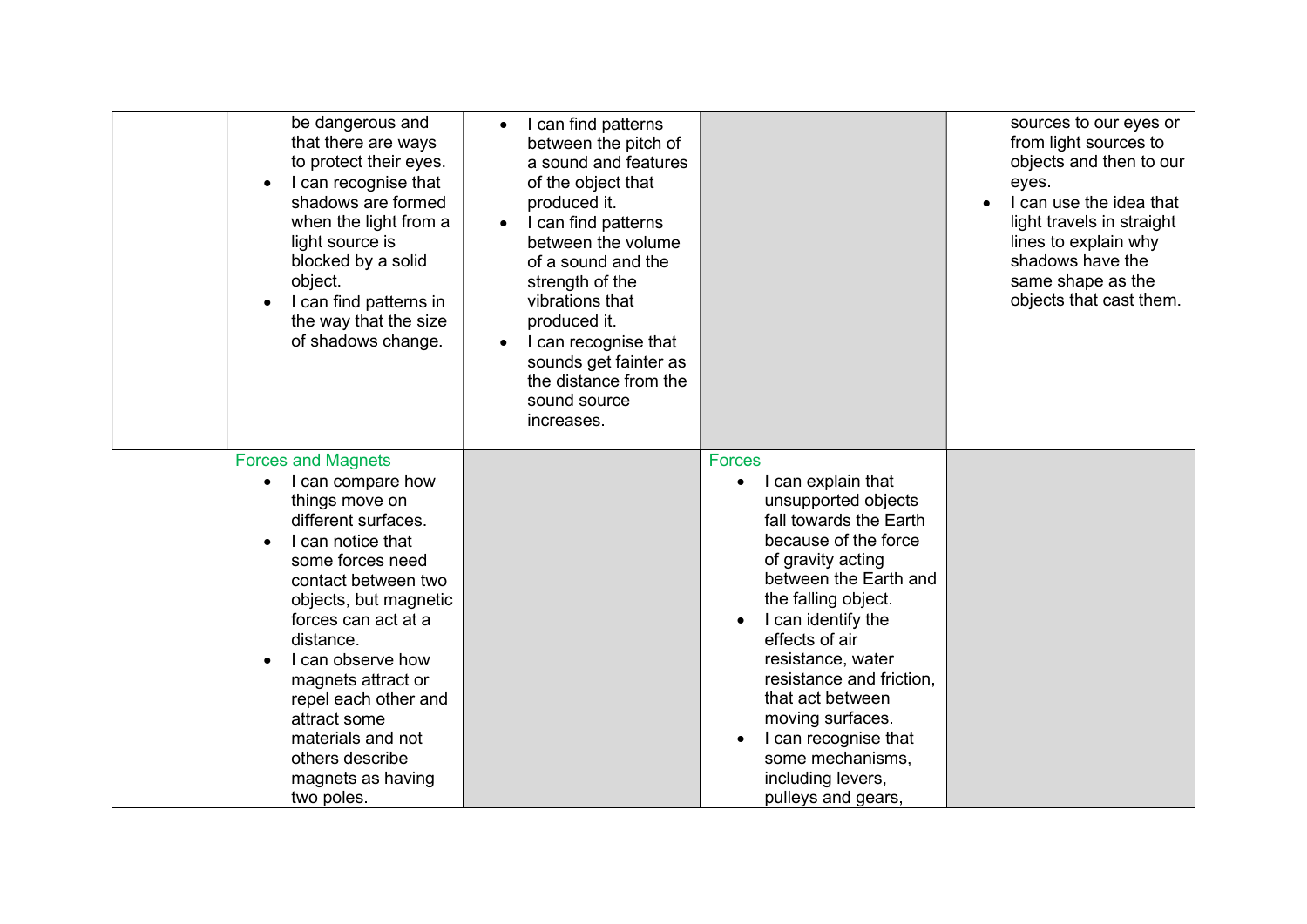| I can predict whether<br>$\bullet$<br>two magnets will<br>attract or repel each<br>other, depending on<br>which poles are<br>facing.<br>I can compare and<br>$\bullet$<br>group together a<br>variety of everyday<br>materials on the<br>basis of whether they<br>are attracted to a<br>magnet, and identify<br>some magnetic<br>materials. |                                                                                                                                                                                                                                                                                                                                                                                                                            | allow a smaller force<br>to have a greater<br>effect. |                                                                                                                                                                                                                                                                                                                                                                                                                                    |
|---------------------------------------------------------------------------------------------------------------------------------------------------------------------------------------------------------------------------------------------------------------------------------------------------------------------------------------------|----------------------------------------------------------------------------------------------------------------------------------------------------------------------------------------------------------------------------------------------------------------------------------------------------------------------------------------------------------------------------------------------------------------------------|-------------------------------------------------------|------------------------------------------------------------------------------------------------------------------------------------------------------------------------------------------------------------------------------------------------------------------------------------------------------------------------------------------------------------------------------------------------------------------------------------|
|                                                                                                                                                                                                                                                                                                                                             | <b>Electricity</b><br>I can identify<br>$\bullet$<br>common appliances<br>that run on electricity.<br>I can construct a<br>simple series<br>electrical circuit,<br>identifying and<br>naming its basic<br>parts, including cells,<br>wires, bulbs,<br>switches and<br>buzzers.<br>I can identify whether<br>or not a lamp will light<br>in a simple series<br>circuit, based on<br>whether or not the<br>lamp is part of a |                                                       | Electricity.<br>I can associate the<br>$\bullet$<br>brightness of a lamp or<br>the volume of a buzzer<br>with the number and<br>voltage of cells used in<br>the circuit.<br>I can compare and<br>give reasons for<br>variations in how<br>components function,<br>including the<br>brightness of bulbs,<br>the loudness of<br>buzzers and the on/off<br>position of switches.<br>I can use recognised<br>$\bullet$<br>symbols when |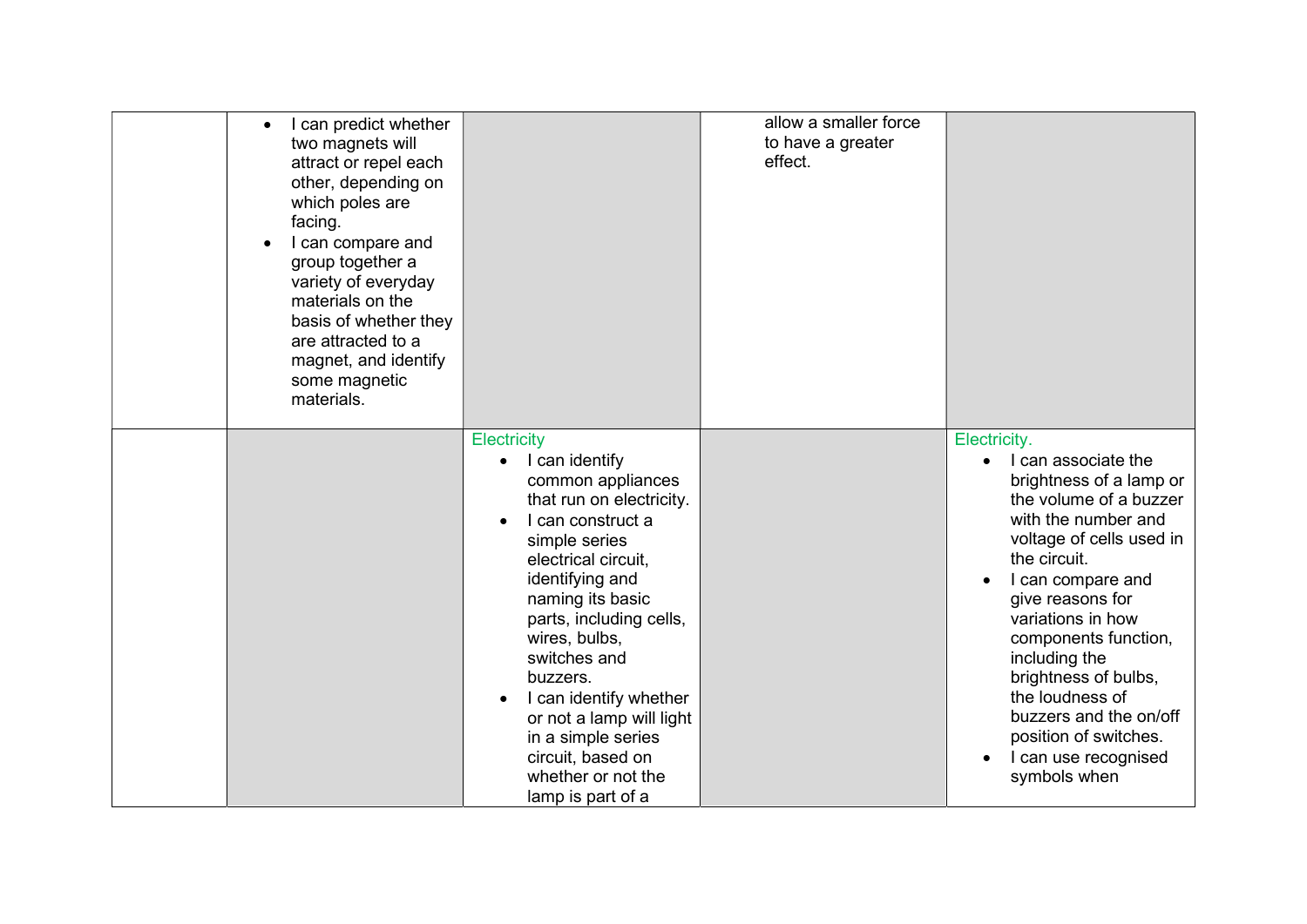|  | complete loop with a<br>battery.<br>I can recognise that a<br>switch opens and<br>closes a circuit and<br>associate this with<br>whether or not a<br>lamp lights in a<br>simple series circuit.<br>I can recognise some<br>common conductors<br>and insulators, and<br>associate metals with<br>being good<br>conductors. |  | representing a simple<br>circuit in a diagram |
|--|---------------------------------------------------------------------------------------------------------------------------------------------------------------------------------------------------------------------------------------------------------------------------------------------------------------------------|--|-----------------------------------------------|
|--|---------------------------------------------------------------------------------------------------------------------------------------------------------------------------------------------------------------------------------------------------------------------------------------------------------------------------|--|-----------------------------------------------|